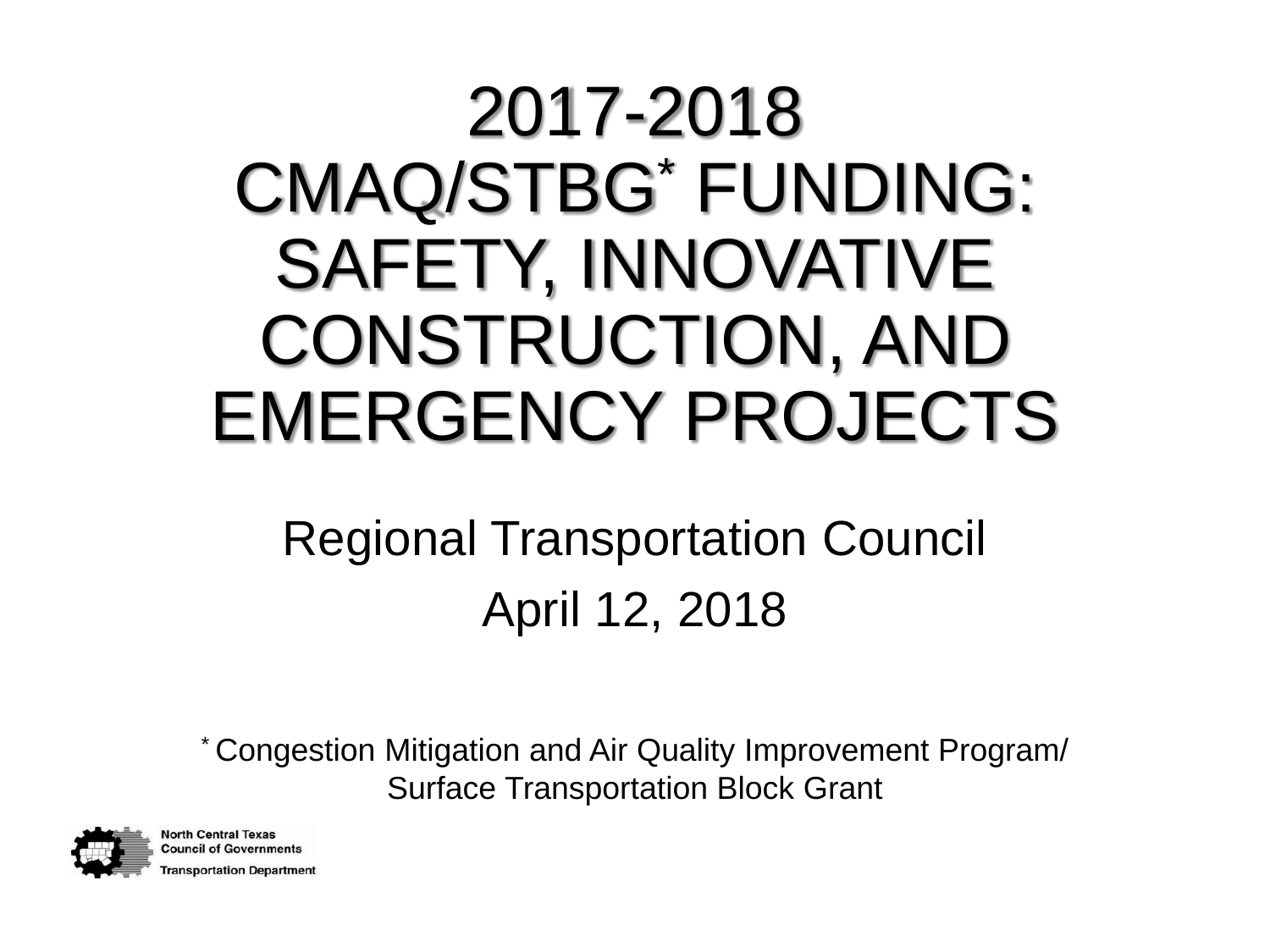### CMAQ/STBG FUNDING PROGRAMS

#### **STATUS PROGRAM**  $\blacksquare$  Federal/Local Funding Exchanges **M** Automated Vehicle Program (May bring back a Round 2 effort)  $\blacksquare$  Strategic Partnerships (Will bring back a Round 2 effort) **M** Planning and Other Studies 10-Year Plan/Proposition 1 Adjustments Sustainable Development Phase 4: Turnback Program, Context Sensitive, Transit Oriented Development (TOD) Projects **M** Transit Program □ Assessment Policy Programs/Projects **M Local Bond Program Partnerships Safety, Innovative Construction, and Emergency Projects** □ Management and Operations (M&O), NCTCOG-Implemented, and Regional/Air Quality Programs  $\blacksquare$  = Project Selection Completed = Pending STTC/RTC Approval

= Program Partially Completed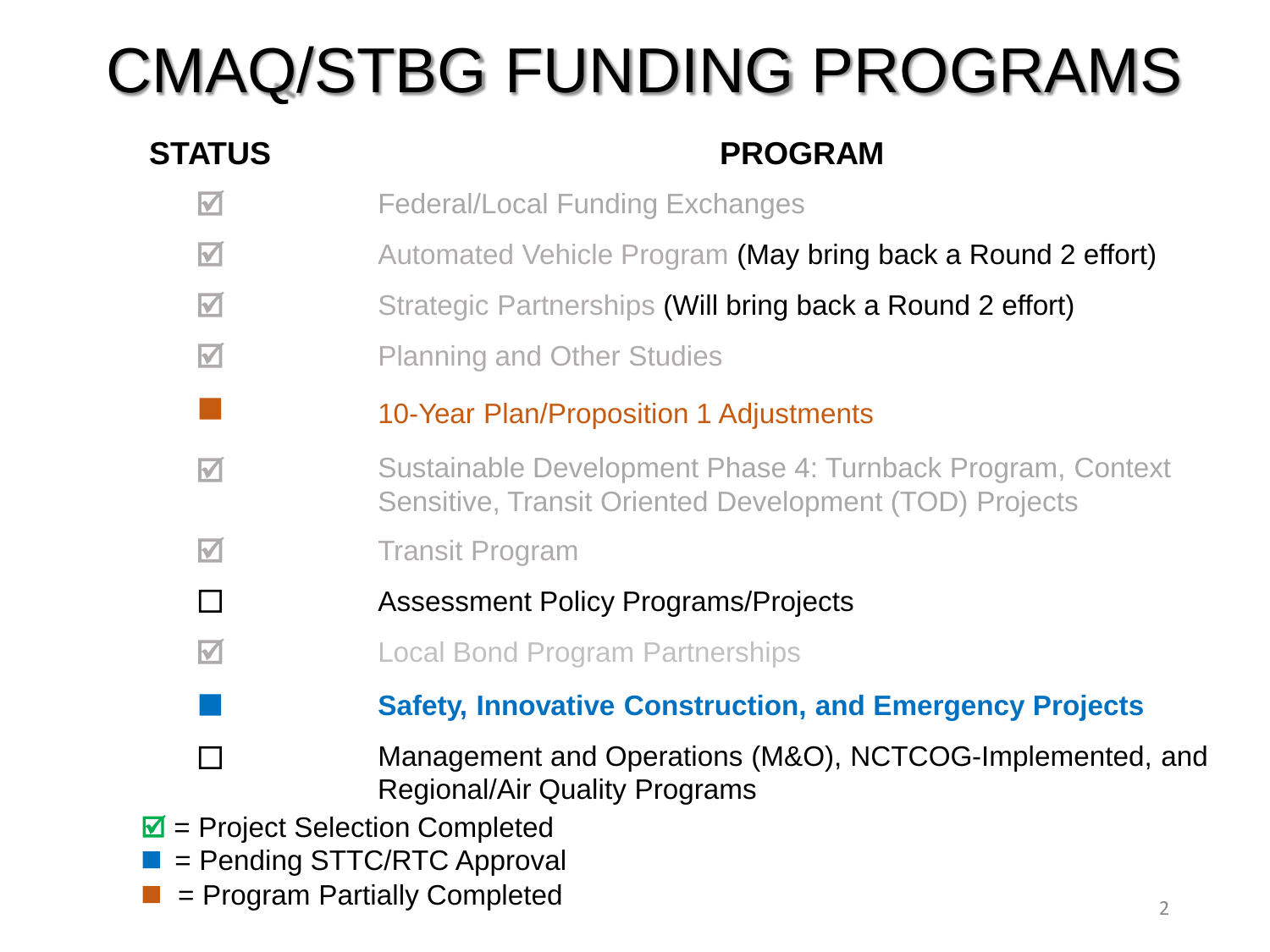#### SAFETY, INNOVATIVE CONSTRUCTION, AND EMERGENCY PROJECTS DRAFT

| Description/<br>Purpose | To support operations, safety,<br>innovative construction, and<br>emergency improvements. |
|-------------------------|-------------------------------------------------------------------------------------------|
| <b>Initial Requests</b> | • Wycliff Avenue Flooding Project<br>• Shady Shores Bridges                               |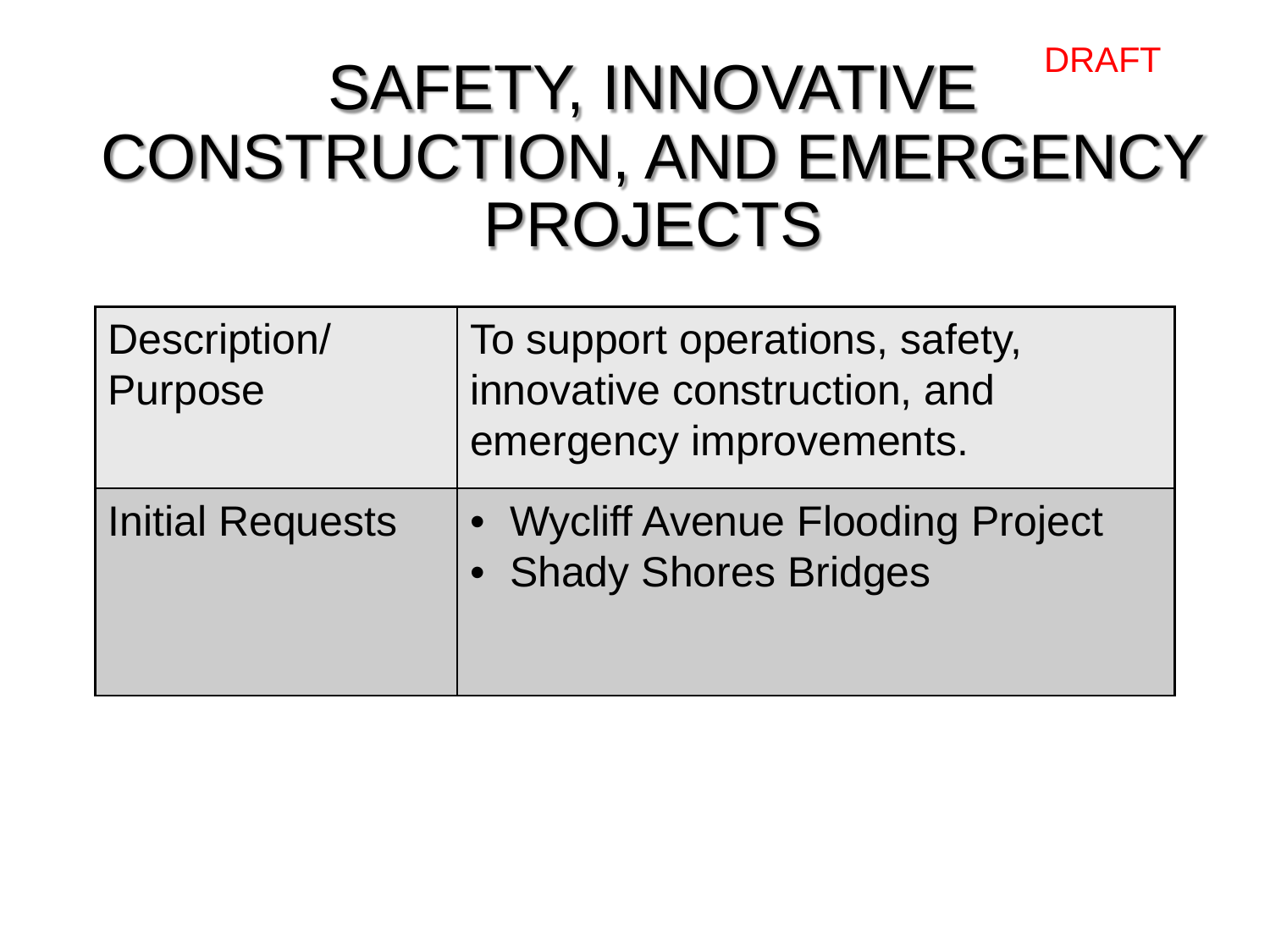# SELECTION CRITERIA

- When evaluating projects, the following criteria were taken into account by staff:
	- Project addresses a safety issue (pedestrian safety at risk, history of vehicle crashes, etc.)
	- Project involves an innovative construction element (e.g., modular bridges)
	- Project addresses an emergency situation
		- Flooding issues that affect system resilience
	- Project includes incident management/first responder safety benefits
	- Projects that implement recommendations from regional safety plan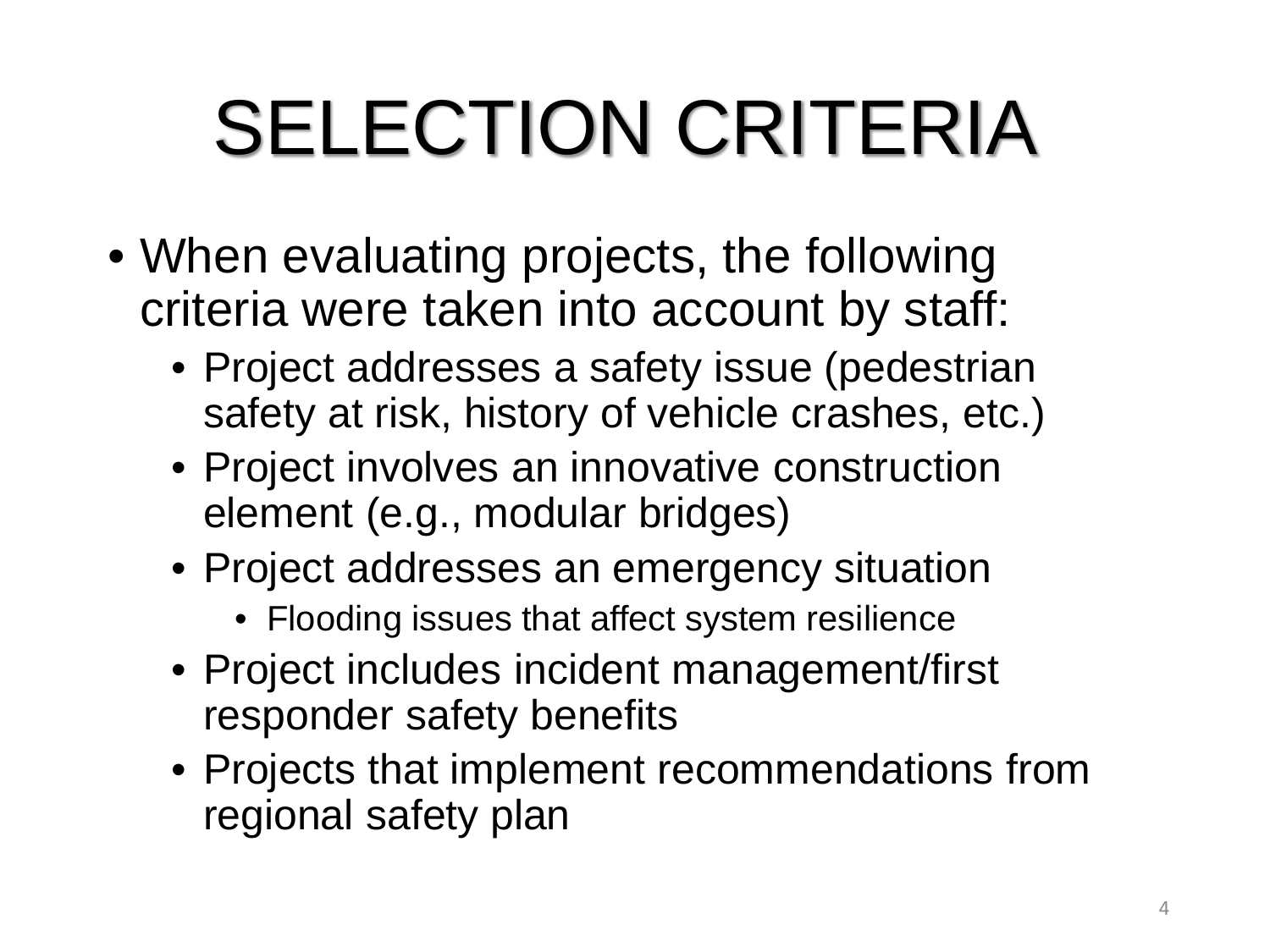### PROPOSED FUNDING BY AGENCY **DRAFT**

| <b>PROJECT/PROGRAM</b>                                                                                                                | <b>AGENCY</b>             | <b>PROPOSED</b><br><b>RTC</b><br><b>FUNDING</b> |
|---------------------------------------------------------------------------------------------------------------------------------------|---------------------------|-------------------------------------------------|
| <b>Regional Safety Program - Wrong</b><br><b>Way Driving Prevention (Phase 2)</b><br>and the New Safety Performance<br><b>Measure</b> | <b>NCTCOG</b>             | \$15,000,000                                    |
| <b>South Shady Shores Road</b>                                                                                                        | <b>Denton County</b>      | \$10,000,000                                    |
| <b>Wycliff Avenue</b>                                                                                                                 | Town of Highland<br>Park  | \$5,600,000                                     |
| <b>IH 30 Managed Lane Access Gates</b>                                                                                                | <b>TxDOT Dallas</b>       | \$1,200,000                                     |
| <b>Meacham Airport Improvements</b>                                                                                                   | <b>City of Fort Worth</b> | \$416,800                                       |
|                                                                                                                                       | <b>Total</b>              | \$32,216,800                                    |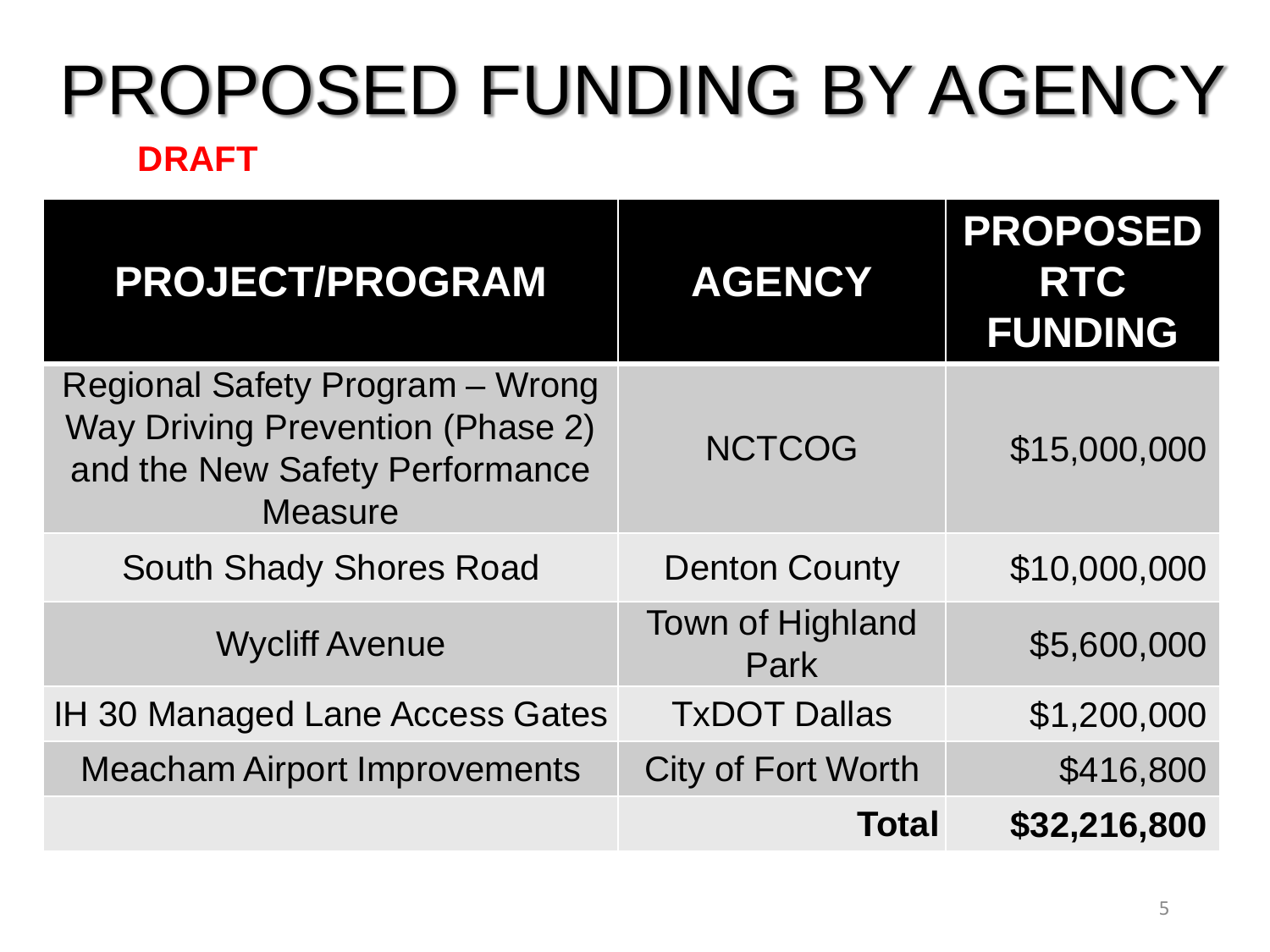## TIMELINE

| <b>MEETING/TASK</b>                                                               | <b>DATE</b>              |  |
|-----------------------------------------------------------------------------------|--------------------------|--|
| <b>STTC</b> Information                                                           | <b>February 23, 2018</b> |  |
| <b>RTC</b> Information                                                            | March 8, 2018            |  |
| <b>Public Involvement (Online Opportunity</b><br>to be held in place of meetings) | March 2018               |  |
| <b>STTC Action</b>                                                                | March 23, 2018           |  |
| <b>RTC Action</b>                                                                 | <b>April 12, 2018</b>    |  |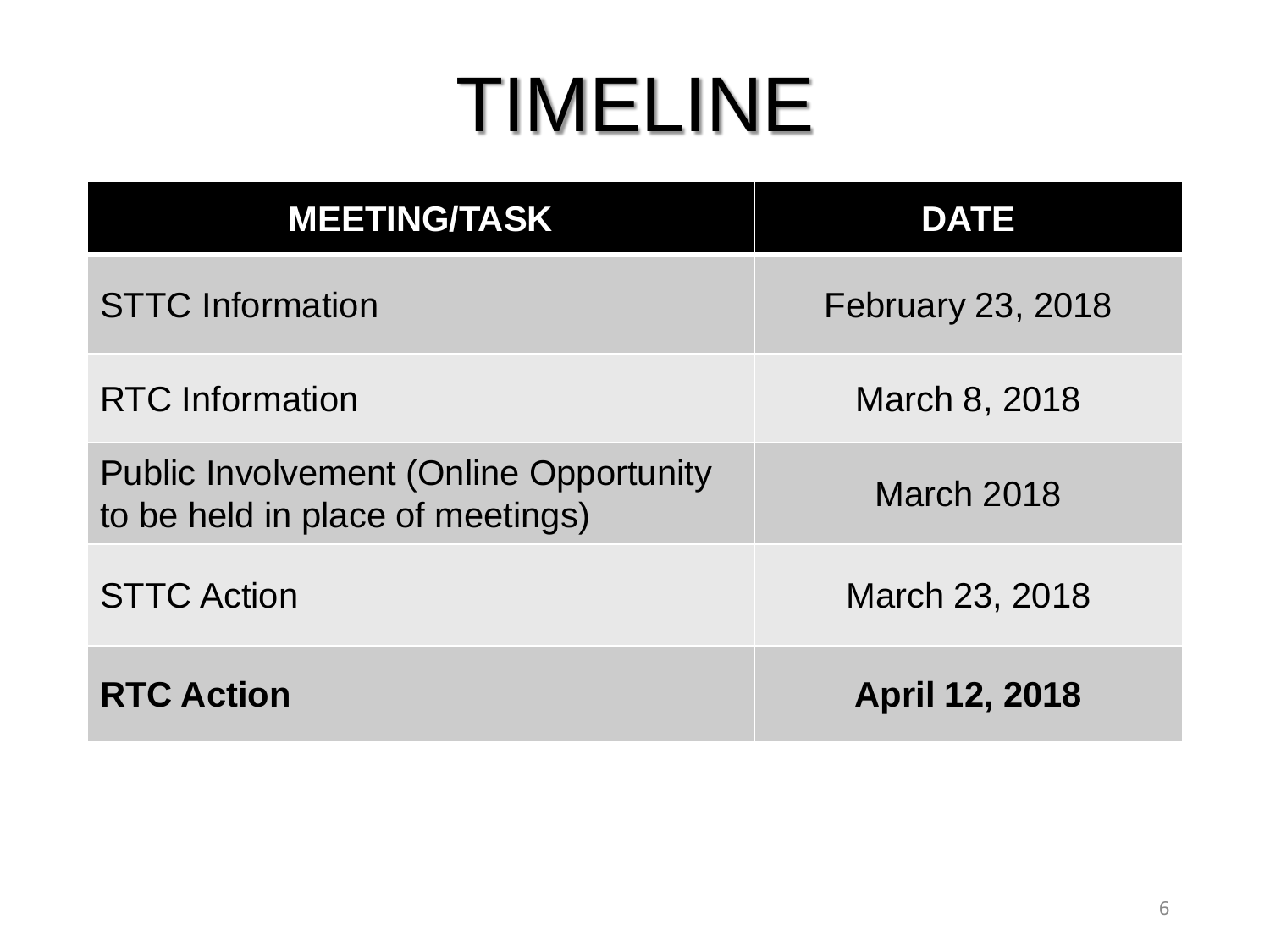# REQUESTED ACTION

- RTC approval of:
	- The proposed list of projects to fund through the 2017-2018 CMAQ/STBG: Safety, Innovative Construction, and Emergency Projects Program (Electronic Item 3.1.1)
	- Administratively amending the 2019-2022 Transportation Improvement Program (TIP)/Statewide Transportation Improvement Program (STIP) and other planning/administrative documents to incorporate these changes.